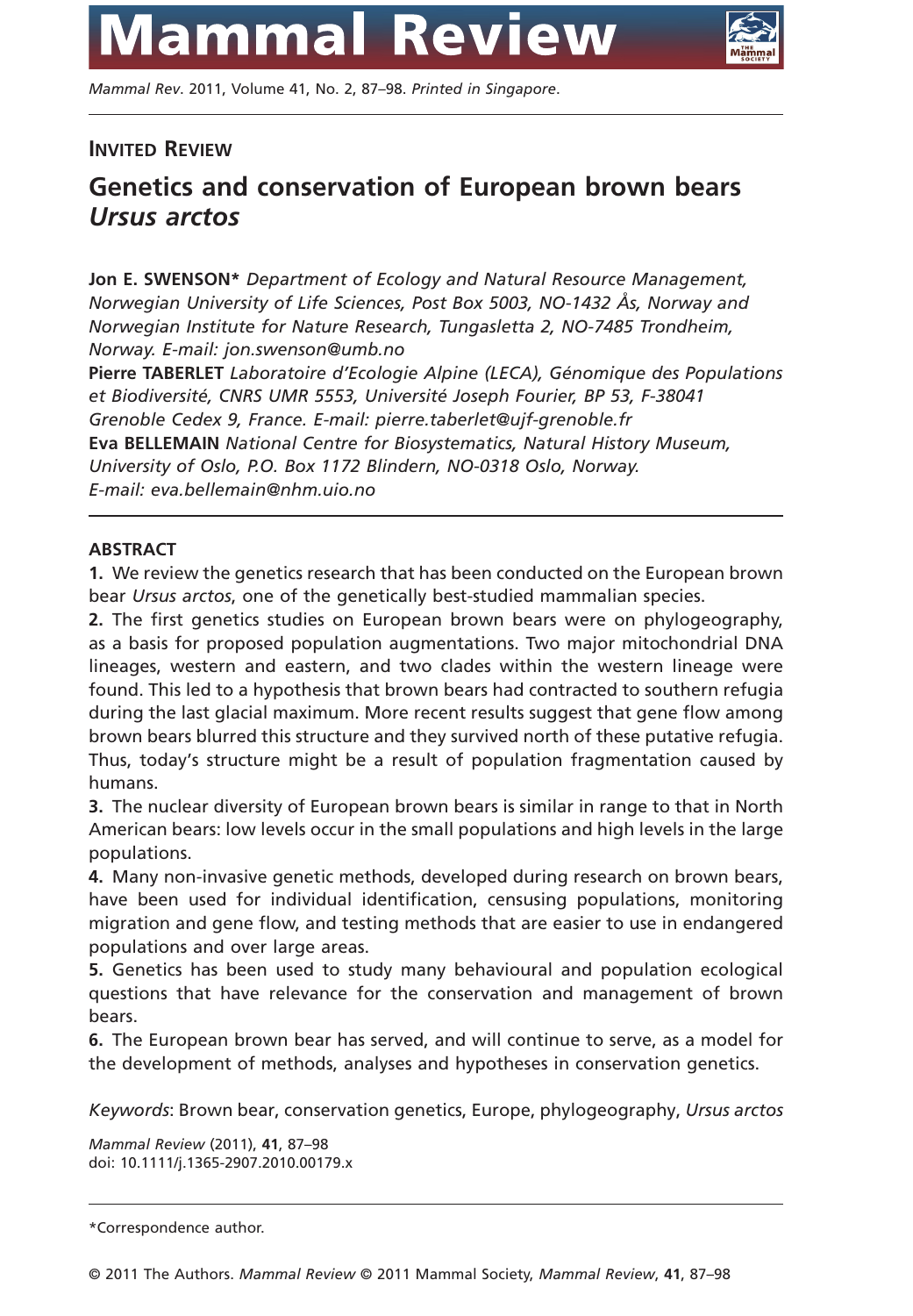#### **INTRODUCTION**

The brown bear *Ursus arctos* played an important cultural and mythological role in ancient Europe (Shepard & Sanders 1985, Pentikäinen 2007). However, it was also an important predator on domestic livestock, and state-financed and state-supported campaigns were conducted throughout Europe to eradicate the species (Swenson et al. 1995, Breitenmoser 1998); they were successful in most of Western Europe. However, many populations survived, and now large populations exist in Russia, the Carpathian Mountains, the Dinaric Mountains and the Nordic countries. In addition, some extremely small populations survived in Spain, France, Greece, Italy and Austria (Zedrosser et al. 2001). The bear's endangered status and probably also its charismatic status resulted in projects to augment the size and genetic status of small populations in Austria, France, Italy and Finland (Clark et al. 2002, Saarma & Kojola 2007). Prior to moving bears into these small populations, genetic studies were conducted to determine the most appropriate donor populations (Randi et al. 1994, Taberlet & Bouvet 1994, Kohn et al. 1995). The results of these studies have inspired research in phylogeography, conservation genetics, landscape genetics, wildlife biology and behavioural ecology. Thus, the genetics of the European brown bear is especially well known. Several new methods developed during this research have contributed to the conservation of other brown bear populations and other species. Here, we review the role that genetics has played in the conservation, management and understanding of the ecology of the brown bear in Europe.

#### **MITOCHONDRIAL DNA PHYLOGEOGRAPHY**

The first genetic studies of the phylogeny of European brown bears had a clear conservation biology goal: to sequence a portion of the mtDNA (mitochondrial DNA) control region in order to identify appropriate population units for planning translocations to augment endangered populations (Randi et al. 1994, Taberlet & Bouvet 1994, Kohn et al. 1995). Taberlet and Bouvet (1994) found two major mtDNA lineages, the eastern (bears in northern Scandinavia, Russia, Eastern Europe and part of Romania) and western, differing by more than 7% of the sequence, suggesting that they separated about 0.85 million years ago, based on a human molecular clock. The western lineage was divided into two groups, which suggested two refugia during the Pleistocene glaciations: the Iberian (bears now in Spain, France and southern Scandinavia) and Balkan/Italian refugia (bears now there and in part of Romania). In their study of Holarctic brown bear populations, Leonard et al. (2000) called the western lineage Clade I and the eastern lineage Clade IIIa. A zone of contact between these lineages is sharply delineated in Scandinavia, but the lineages are sympatric in eastern Romania (Kohn et al. 1995, Zachos et al. 2008), which is rare for such divergent clades (Avise 2000). Throughout northern Eurasia, brown bears belong to Clade IIIa (Korsten et al. 2009). These results have been corroborated using nuclear data (Tammeleht et al. 2010) and suggest large-scale gene flow that is unparalleled in other wild mammals studied so far, although part of the population is structured, probably by a combination of demographic history and landscape barriers (Tammeleht et al. 2010).

The documentation of this genetic structure has inspired considerable research in conservation genetics and the role that glacial refugia have played in current haplotype distributions in Europe. Taberlet et al. (1998) hypothesized that there were three general glacial refugia in Europe, the Iberian, Italian and Balkan, based on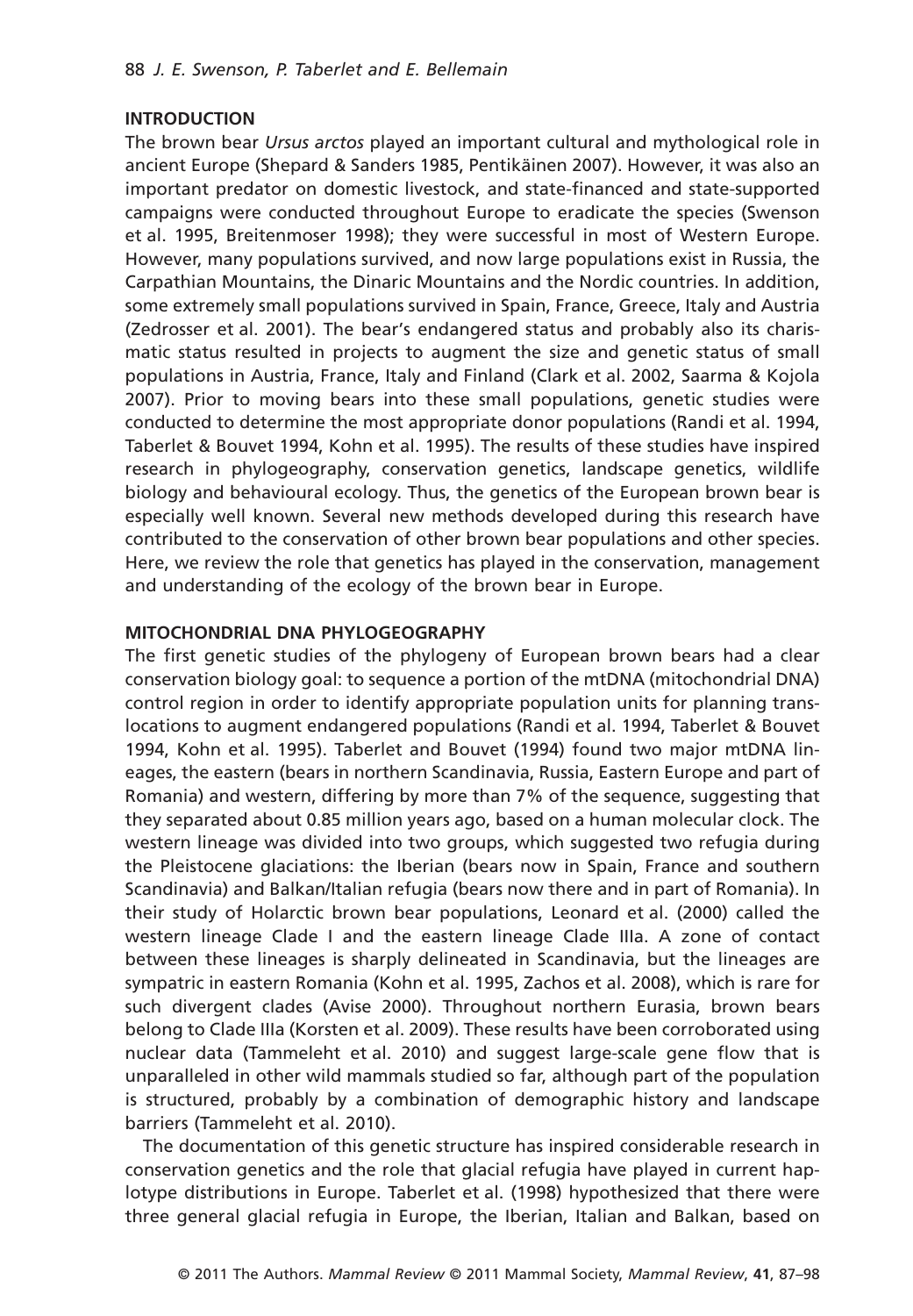intraspecific genetic variation in 10 taxa of plants and animals, including the brown bear, but with little data from Eastern Europe and Fennoscandia. The western lineage was found also in North Africa and Lebanon, where bears are now extinct (Calvignac et al. 2008, 2009), and the eastern lineage is found from Eastern and Northern Europe to the border of Canada, 12000km away, as well as in Japan (Korsten et al. 2009). Korsten et al. (2009) concluded that the founder population of this lineage underwent a severe demographic bottleneck, followed by a sudden demographic expansion from a single glacial refugium throughout most of continental Eurasia following the last glacial maximum, approximately 22000–17000 years BP (before present), and that this was a common pattern for several species of mammals. Saarma et al. (2007) studied the mtDNA structure of bears from Eastern Europe and Finland, and suggested that the western Carpathians, present day Slovakia, probably formed an important glacial refugium for the brown bears in the eastern lineage. However, the eastern lineage (Clade IIIa) has also been found in Alaska, suggesting the existence of a more eastern refugium, such as eastern Beringia, which was a major refugium for arctic plants (Abbott et al. 2000).

Molecular ecological researchers often employ deep fossil calibrations or canonical substitution rates (e.g. 1% per million years for birds and mammals) to estimate divergence times. Saarma et al. (2007) and Ho et al. (2008) addressed the impact of calibration problems when estimating molecular time-scales, using brown bears and other taxa such as birds and whales. Saarma et al. (2007) calibrated the molecular clock to calculate formation times for European brown bear lineages using Beringian brown bear sequences from radiocarbon-dated ancient samples. The brown bear mutation rate was similar to that of the cave bear *Ursus spelaeus*; both were higher than Taberlet and Bouvet (1994) assumed from mutation rates in humans. Thus, the most recent common ancestor of all European bears lived about 175000 years BP and the western and eastern lineages were established about 70000 and 25000 years BP, respectively (Saarma et al. 2007).

The results of ancient mtDNA studies have been used to question the hypothesis that brown bears, and other taxa, followed this proposed model of expansion and contraction to southern refugia in response to Quarternary climatic fluctuations. Valdiosera et al. (2007) found that western European brown bears were markedly more genetically diverse during the last glacial maximum than today, and showed a complex glacial and postglacial phylogeographic structure with low levels of population differentiation that made it difficult to separate haplotypes geographically, suggesting gene flow among populations during the last glacial maximum. Also, Hofreiter et al. (2004) found that two Austrian brown bears from before the last glacial maximum did not match the modern-day phylogeographical structure. Valdiosera et al. (2007) proposed an alternative hypothesis: that brown bears were not restricted to the previously suggested southern refugia during the last glacial maximum, but survived in the cold tundra-steppe of central Europe, which was probably similar to the arctic habitats inhabited by brown bears today in North America. European brown bear subfossils show that brown bears did inhabit tundrasteppes, recolonized central Europe after the glacial maximum fastest of the Holocene carnivores and were restricted to glacial refugia, including the Carpathians, for a maximum of 10000 years (Sommer & Benecke 2005). Another study of ancient mtDNA from brown bears from the Iberian Peninsula suggested that their genetic structure was formed by population bottlenecks and gene flow from other populations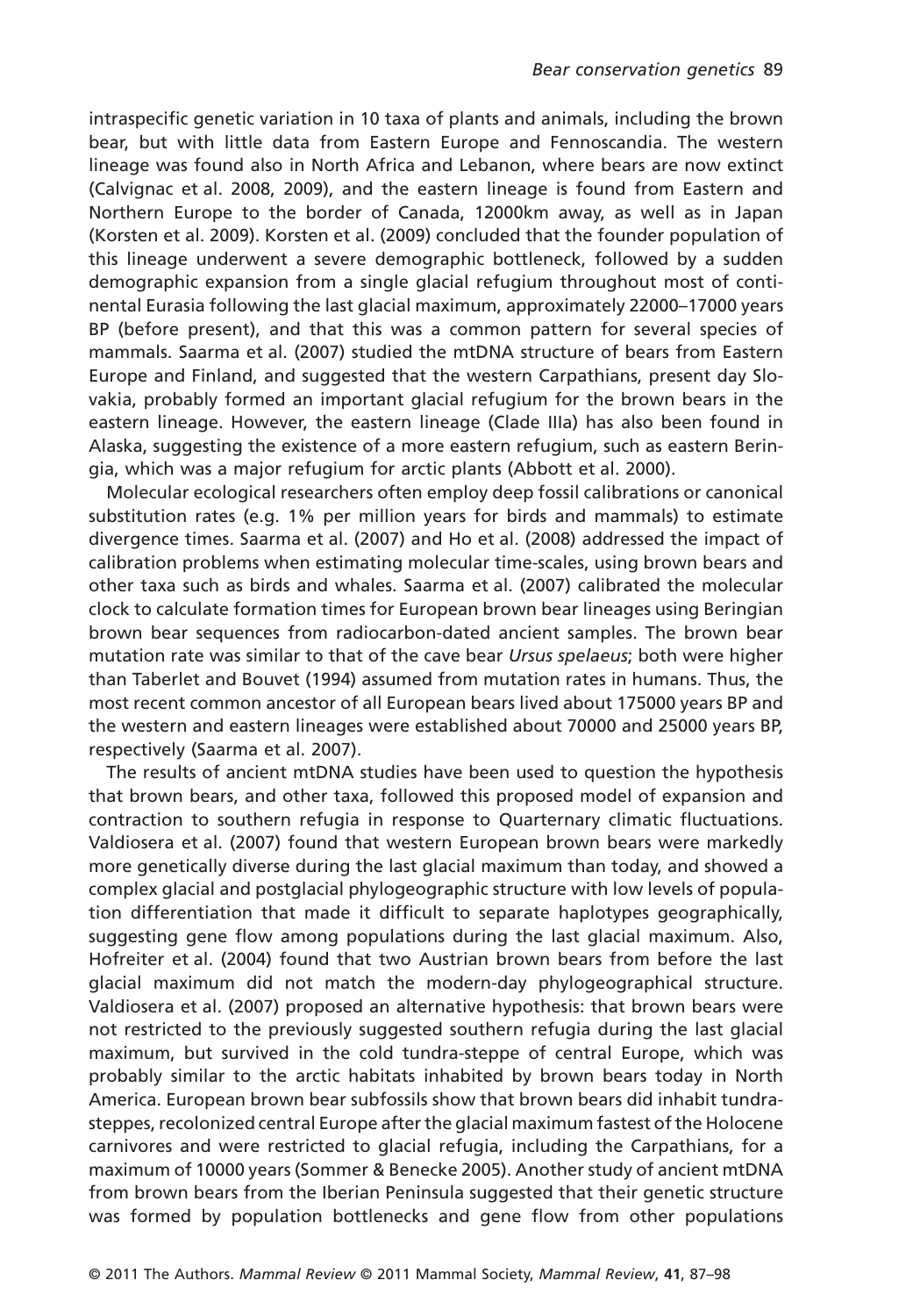(valdiosera et al. 2008). These authors explain today's phylogeographical structure as a result of strong female philopatry (Støen et al. 2006) and the recent severe reduction in population size and distribution (Zedrosser et al. 2001). This is important for conservation genetics, because the hypothesis suggests that the brown bear lineages in Europe are not evolutionarily significant units, but the result of recent population fragmentation caused by humans (Valdiosera et al. 2007). Understanding the origin of lineages is relevant for many European taxa. Hopefully, future conservation genetic research on brown bears will help us better understand and resolve this issue.

## **NUCLEAR GENETIC DIVERSITY OF POPULATIONS**

European brown bear populations vary greatly in size, from large populations in and near Russia, the Carpathian Mountains, the Dinaric-Pindos area on and north of the Balkan Peninsula, and Scandinavia, to extremely small and isolated populations in the Cantabrian Mountains of northern Spain, the Pyrenees on the French-Spanish-Andorran border, and in the Apennine Mountains and Alps of Italy (Zedrosser et al. 2001). Nuclear DNA diversity has been studied in several of these populations, using microsatellite markers. Although researchers used different sets of microsatellite loci, reducing the comparability of the values, the results show a clear dichotomy, in which higher expected heterozygosity and allelic diversity occurs in the largest populations and low heterozygosity occurs in the smallest populations (Table 1). Heterozygosity in the large populations is similar to that found in large North American populations, and heterozygosity in the small populations is lower than in most North American populations, except those on some isolated Alaskan islands (Paetkau et al. 1998). The small populations may suffer from genetic drift and inbreeding (Taberlet et al. 1997, Lorenzini et al. 2004, Karamanlidis 2009, Pérez et al. 2009). Inbreeding depression has not been documented in wild brown bear populations, but captive brown bears in Nordic zoos show a reduction in litter size and increased incidence of albinism due to inbreeding (Laikre et al. 1996). Low genetic diversity is one of the many factors endangering small European brown bear populations. Brown bear populations in the Pyrenees and Alpine Italy were augmented with Slovenian bears to increase their numbers and genetic diversity (Clark et al. 2002). Small, recently reintroduced populations have relatively high genetic diversity (Table 1).

### **NON-INVASIVE GENETICS IN BEAR CONSERVATION**

Bears are difficult to monitor because they are secretive, solitary and occur at low densities. Non-invasive genetic methods are useful for monitoring, allowing an increased understanding of population ecology, behaviour and genetic dynamics, and helping to design conservation strategies. Non-invasive genetic sampling (NGS) by the collection and analysis of, e.g. faeces or hairs, aims to minimize human impact when gathering biological information. This method is especially relevant for small, endangered populations to address questions that could not be answered using conventional methods (Gervasi et al. 2008, Pérez et al. 2009). Even in larger, healthy bear populations, NGS has many advantages over traditional genetic sampling and has provided valuable biological information (Kohn & Wayne 1997, Bellemain et al. 2005). A much larger proportion of the population can potentially be surveyed, usually at a lower cost than by using traditional field methods (Solberg et al. 2006).

An experimental study of the small bear population in the Italian Alps (De Barba et al. 2010b) showed that the optimal sampling strategy combined systematic hair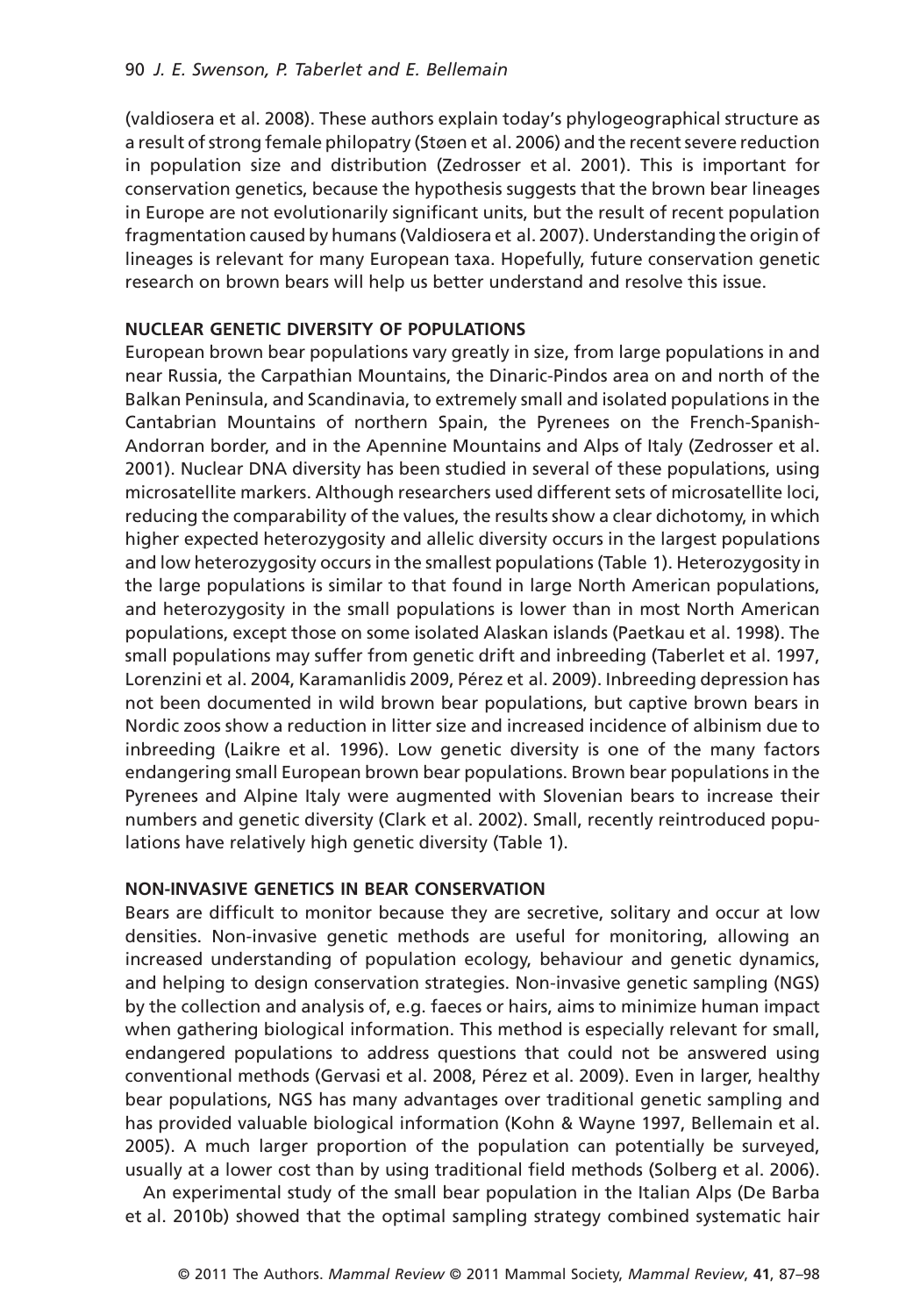| Table 1. Summary of the nuclear genetic diversity of several European brown bear populations, based on microsatellite loci |                     |                                 |             |                                                                                  |                                                                                                                                                                |                                                 |
|----------------------------------------------------------------------------------------------------------------------------|---------------------|---------------------------------|-------------|----------------------------------------------------------------------------------|----------------------------------------------------------------------------------------------------------------------------------------------------------------|-------------------------------------------------|
| Population (area sampled)                                                                                                  | N samples           | N loci                          | $\vec{\pm}$ | Alleles per locus                                                                | Population size                                                                                                                                                | Source $(G =$ genetics,<br>P = population size) |
| Russia; Kirov Oblast                                                                                                       |                     |                                 | 0.83        | $\overline{8}$ .                                                                 | 4900                                                                                                                                                           | ት<br>መ                                          |
| Finland; North                                                                                                             | $\frac{m}{26}$      |                                 | 0.82        | $\sim$                                                                           | $920^{1}$                                                                                                                                                      | $\tilde{d}^4$                                   |
| Romania                                                                                                                    | $\frac{9}{5}$       | თ                               | 0.81        | 7.8                                                                              | 6600                                                                                                                                                           | $G^5$ , $P^6$                                   |
| Western European Russia                                                                                                    | $32$ 16             | $\overline{1}$                  | 0.80        | $\overline{9}$ .                                                                 | 5900                                                                                                                                                           | Ĝ                                               |
| Russia; Arkhangelsk Oblast                                                                                                 |                     | $\overline{1}$                  | 0.79        | 7.6                                                                              | 8700                                                                                                                                                           | ĜP                                              |
| Finland; South                                                                                                             | $\overline{4}$      | $\overline{1}$                  | 0.77        | ruj<br>∞                                                                         | $920^{1}$                                                                                                                                                      | ር<br>በ                                          |
| Albania, Greece, Macedonia                                                                                                 | (IN) 67             | ဖ                               | 0.76        | ო<br>co                                                                          | 250 <sup>2</sup>                                                                                                                                               | $G^6$ , $P^7$                                   |
| Italian Alps                                                                                                               | (NI) and 12<br>2781 | $\overline{0}$<br>∞<br>$\infty$ | 0.74        | 4.5                                                                              | >27 (introduced)                                                                                                                                               | ga<br>G                                         |
| Sweden                                                                                                                     | 380                 | Ō                               | 0.71        | ∞<br>نی                                                                          | 3300                                                                                                                                                           | $G^9$ , $P^{10}$                                |
| Estonia                                                                                                                    | 62                  | ⋍                               | 0.68        | 7.4                                                                              | 700 <sup>3</sup>                                                                                                                                               | Ğ <sup>4</sup>                                  |
| Austria                                                                                                                    | ŝ<br>379            | ∞                               | 0.61        | 2.9                                                                              | 5-8 detected (introduced)                                                                                                                                      | id<br>GP                                        |
| Spain; Western Cantabrians                                                                                                 | 39 (NI)<br>30 (NI)  | $\overline{8}$                  | 0.45        | 3.3                                                                              | 119 detected                                                                                                                                                   | $GP^2$                                          |
| Italy; Appenines                                                                                                           |                     | $\overline{c}$                  | 0.44        |                                                                                  | 45                                                                                                                                                             | $G^{13}$ , $P^{14}$                             |
| France; Western Pyrenees                                                                                                   | 5 (NI)              | G                               | 0.40        | $\ddot{1}$                                                                       | G                                                                                                                                                              | GP <sup>15</sup>                                |
| Spain; Eastern Cantabrians                                                                                                 | 71 (NI)             | $\infty$                        | 0.25        | ڢ                                                                                | 21 detected                                                                                                                                                    | GP <sup>16</sup>                                |
|                                                                                                                            |                     |                                 |             |                                                                                  | The studies are listed according to expected heterozygosity (H <sub>e</sub> ). N = sample size, NI = non-invasive samples. Population estimates made using NGS |                                                 |
| (non-invasive genetic sampling) are shown in bold<br>The population estimate is for all of Finland.                        |                     |                                 |             |                                                                                  |                                                                                                                                                                |                                                 |
| <sup>2</sup> This population is continuous with the                                                                        |                     |                                 |             | bears to the north in the Alps-Dinara-Pindos population (Zedrosser et al. 2001). |                                                                                                                                                                |                                                 |
| <sup>3</sup> This population is continuous with the                                                                        | bears in Russia.    |                                 |             |                                                                                  |                                                                                                                                                                |                                                 |
| <sup>4</sup> Tammeleht et al. 2010.                                                                                        |                     |                                 |             |                                                                                  |                                                                                                                                                                |                                                 |
| 5Zachos et al. 2008.                                                                                                       |                     |                                 |             |                                                                                  |                                                                                                                                                                |                                                 |
| <sup>6</sup> Karamanlidis et al. 2010.                                                                                     |                     |                                 |             |                                                                                  |                                                                                                                                                                |                                                 |
| 7Zedrosser et al. 2001.                                                                                                    |                     |                                 |             |                                                                                  |                                                                                                                                                                |                                                 |
| <sup>8</sup> De Barba et al. 2010a.                                                                                        |                     |                                 |             |                                                                                  |                                                                                                                                                                |                                                 |
| <sup>9</sup> Waits et al. 2000.                                                                                            |                     |                                 |             |                                                                                  |                                                                                                                                                                |                                                 |
| <sup>10</sup> Kindberg 2010                                                                                                |                     |                                 |             |                                                                                  |                                                                                                                                                                |                                                 |
| <sup>11</sup> Kruckenhauser et al. 2009.                                                                                   |                     |                                 |             |                                                                                  |                                                                                                                                                                |                                                 |
| <sup>12</sup> Pérez et al. 2010.                                                                                           |                     |                                 |             |                                                                                  |                                                                                                                                                                |                                                 |
| <sup>13</sup> Lorenzini et al. 2004.                                                                                       |                     |                                 |             |                                                                                  |                                                                                                                                                                |                                                 |
| <sup>14</sup> Gervasi et al. 2008.                                                                                         |                     |                                 |             |                                                                                  |                                                                                                                                                                |                                                 |
| <sup>15</sup> Taberlet et al. 1997.                                                                                        |                     |                                 |             |                                                                                  |                                                                                                                                                                |                                                 |
| <sup>16</sup> Pérez et al. 2009                                                                                            |                     |                                 |             |                                                                                  |                                                                                                                                                                |                                                 |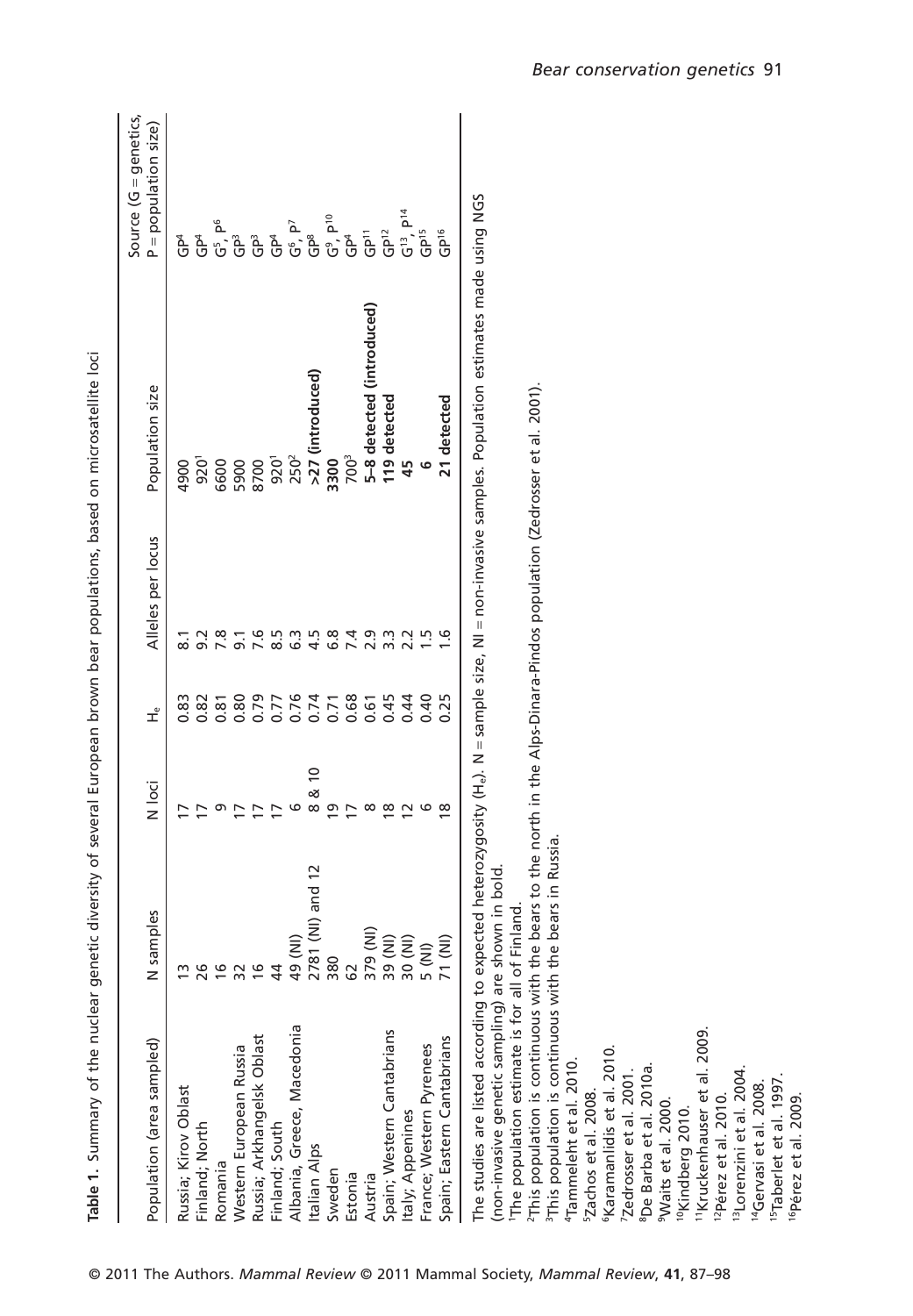trapping and opportunistic sampling of faeces and hairs, as the pooled data allowed increased bear identification and detection, and were suitable for population size estimation. Hair samples can be collected at marking or rubbing sites, by using barbed-wire around trees or power poles (Karamanlidis et al. 2010), or baits can be used to attract bears.

The limited amount and often degraded nature of DNA in non-invasive genetic samples causes technical challenges such as extracting only host DNA from faeces (i.e. avoiding prey DNA) and avoiding genotyping errors (Taberlet et al. 1999). Brown bear research has provided field precautions and laboratory methods to deal with these challenges (Bellemain & Taberlet 2004, Bonin et al. 2004, Piggott et al. 2004, Murphy et al. 2007, De Barba & Waits 2009). It is now common to calculate the genotyping error rate to indicate data reliability, or to associate a quality index to each genotype (Miquel et al. 2006).

NGS is used for individual identification in forensic studies (Eiken et al. 2009), identifying problem bears or monitoring individuals in small populations. For instance, the Austrian population has been monitored since 2000 using >1000 hair and faecal samples in a 3000-km<sup>2</sup> area, and only five to eight individuals were detected annually (Kruckenhauser et al. 2009). All identified individuals were descendants of the founder individuals, indicating no effective immigration. Subadult bear migrations from the core area, increased natural mortality and illegal hunting were proposed as potential explanations for the absence of bear occurrences in this region.

Non-invasive samples can be used to estimate population size reliably, which is important for the management and conservation of brown bears. Available estimators include capture-mark-recapture methods (Seber 1982) and rarefaction analysis (Kohn et al. 1999). A large number of brown bear censuses have been carried out in Europe using NGS (Table 1). Brown bear densities determined from DNA-based censuses from faeces collections have also been used to verify the accuracy of relative density estimates based on effort-corrected observations by moose *Alces alces* hunters in Sweden (Kindberg et al. 2009).

NGS can also document migration, such as between the two Cantabrian populations (Pérez et al. 2010). Of 76 genetically identified individuals, three males sampled in the eastern subpopulation were assigned to the western subpopulation, suggesting connectivity and potential gene flow between these subpopulations (Pérez et al. 2010). One of them was even sampled repeatedly along his route to the neighbouring subpopulation. Such information may help identify natural corridors that could be improved through restoration management.

Trans-boundary bears, i.e. bears with a home range of over two or more management jurisdictions, can cause a number of conservation and management challenges. Double counting can inflate the total population estimate, and management decisions that do not acknowledge the trans-boundary status of a population can be flawed. Monitoring those populations using NGS allows researchers to assess the extent of these potential problems. However, this requires that all of the relevant jurisdictions cooperate closely and standardize their choice of genetic markers, which may prove difficult. The management agencies in Norway and Sweden have begun to standardize their genetic data sets for brown bears (Aarnes et al. 2009), cooperative genetic research on brown bears recently has been conducted over vast areas of European Russia and adjacent countries (Tammeleht et al. 2010), and preliminary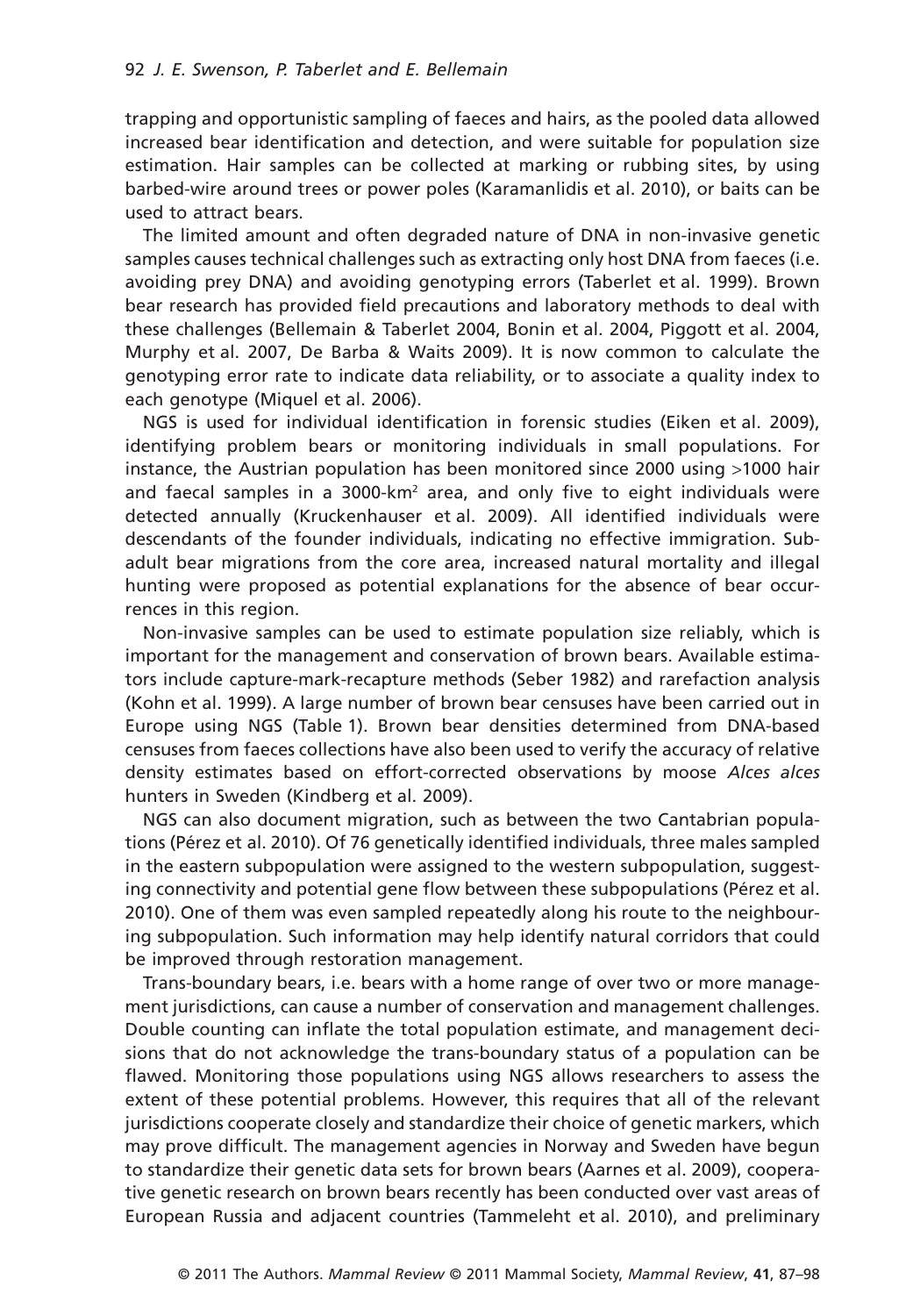efforts have been started to agree on common guidelines for genetic studies of brown bears in south-eastern Europe (Karamanlidis 2009). Nevertheless, more transboundary cooperation is needed to manage most European brown bear populations properly. We encourage the appropriate management agencies and research groups to begin such cooperation as soon as possible.

NGS can also be used to monitor reintroduced populations, allowing documentation of their demography, ecology and genetics and thus, a better understanding of the processes influencing their viability, evolution and successful restoration. A recent study on the demographic and geographical expansion and changes in genetic composition of the reintroduced brown bear population in northern Italy was based on >2700 hair and faecal samples, and 12 samples from captured or dead bears (De Barba et al. 2010a). The data showed that the population increased rapidly, from nine founders in 1999–2002 to >27 individuals in 2008, and that most bears were distributed in the region of the translocation site. In spite of a relatively high genetic diversity, De Barba et al. (2010a) documented a small effective population size ( $N_e = 3.03$ ), an elevated mortality rate and a lack of immigration, raising concerns about the conservation of this population. Such data are critical for implementing future conservation plans for reintroduced brown bear populations.

In summary, NGS has aided the conservation of European brown bears in many ways. However, due to inherent constraints, the range of questions that can be answered is limited. For instance, individual attributes, such as exact age, body condition or reproductive status, cannot be determined from non-invasive genetic samples alone. Therefore, whenever possible, a combination of non-invasive genetics data and traditional intensive monitoring data should be used to provide a wider understanding of the species' conservation biology.

#### **GENETICS AS A METHOD TO STUDY CONSERVATION-ORIENTED BIOLOGY**

Humans influence bear populations in many ways, particularly through hunting and effectively reducing the amount of habitat available to bears (Nellemann et al. 2007, Bischof et al. 2009). Genetic methods have been used to document some effects of human-induced mortality in European brown bears that are relevant for conservation biology. For example, paternity analyses, based on 18 microsatellite loci, showed that among the males that were close enough to be mating partners, female brown bears in Sweden selected males to father their young that were the largest, most heterozygous and least inbred, and also the geographically closest (Bellemain et al. 2006b). In Sweden, of two studied populations, the southern was hunted and had a rather normal age and sex ratio, whereas the northern was both hunted and suffered a higher rate of illegal killing, resulting in a relative lack of older males (Swenson et al. 2001). Legal hunters show little selection for age or sex in Sweden (Bischof et al. 2008). Zedrosser et al. (2007a) found that older and larger males were more successful fathers, as determined by the minimum known number of offspring surviving up to the age of 1 year; however, in the northern area, with fewer older males, size was more important in determining paternal success than age. There, with few males  $\geq$ 9 years old, females were apparently forced to mate with the larger of the available young males (3–4 years old). Thus, high human-caused mortality of older males may have forced the females to mate with younger males than they otherwise would have selected. Although we do not know the genetic implications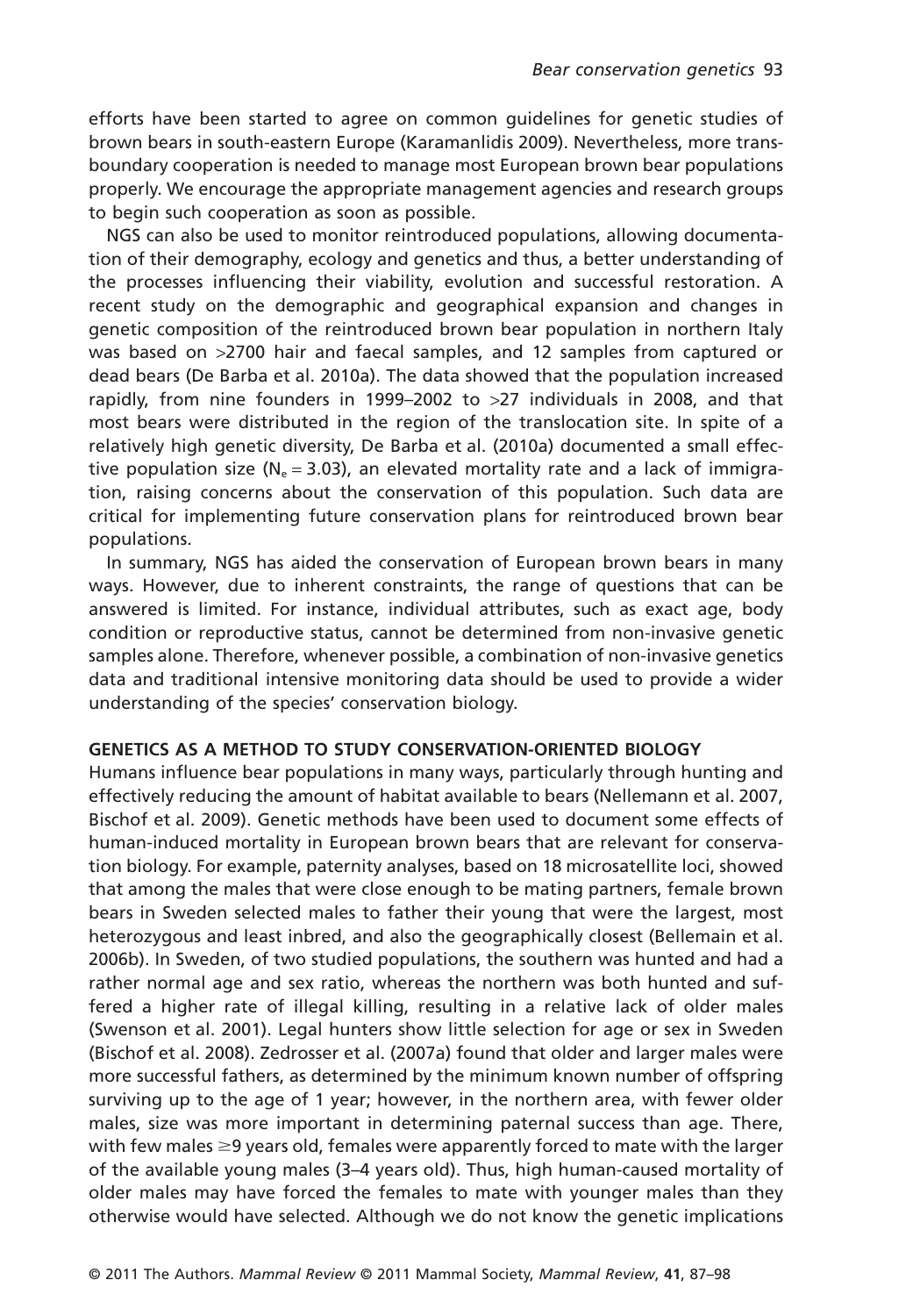of this, hunting that disrupts the mating system and counteracts sexual selection may have evolutionary consequences (Festa-Bianchet 2003).

Swenson et al. (1997) proposed that killing older, dominant male bears could promote high cub mortality through sexually selected infanticide (SSI). Prerequisites of SSI are that: (i) infanticide shortens the time to the mother's next oestrus; (ii) the perpetrator is not the father of the infants he kills; and (iii) perpetrators have a higher probability of siring the female's next young (Hrdy & Hausfater 1984). The second requirement has been supported by paternity analyses in both Sweden and Spain (Bellemain et al. 2006a, Fernàndez-Gil et al. 2010), and the third requirement has been supported by genetic results from Sweden (Bellemain et al. 2006a). The finding that the killing of adult males can lead to increased juvenile mortality has important ramifications for the conservation of small populations of brown bears and other species showing SSI, as well as for predicting the impact of hunting on populations of these species (Swenson 2003).

Støen et al. (2005) documented spatial structure in the relationships of female brown bears in Sweden: related females apparently defend common 'territories' against unrelated females, and home range overlap is positively correlated with relatedness. The implications of this for conservation biology are unclear, but females that disperse from their matriline have an earlier age of primiparity than those who are philopatric (Zedrosser et al. 2007b).

Changes in observed and expected heterozygotes and heterozygote excess have been used to estimate effective immigration in brown bear populations (Tallmon et al. 2004): effective immigration into the southernmost subpopulation of brown bears in Sweden was very low, and the genetic effective population size was estimated to be 6–14% of the census population size.

#### **EUROPEAN BROWN BEARS AS A MODEL IN CONSERVATION GENETICS**

Research on European brown bear genetics has had not only consequences for the conservation of this species, but also a strong general impact on conservation genetics. First, NGS was initially developed using European brown bears. Taberlet and Bouvet (1992a, 1992b) were the first to use hair samples to analyze the genetics of an endangered species. Höss et al. (1992) subsequently demonstrated that faeces represent a valuable source of DNA, both for studying bear genetics and for analysing the diet of bears. Taberlet et al. (1996) were able to develop a new methodology for producing reliable genotypes using hair and faeces, with the brown bear as a model. This represents the standard for genotyping in limiting conditions today, and is used extensively in almost all non-invasive studies of birds and mammals.

Second, the three early phylogeographic studies on European brown bears (Randi et al. 1994, Taberlet & Bouvet 1994, Kohn et al. 1995) were among the first phylogeographic studies in Europe. They clearly stimulated this type of research both for plants and animals, and resulted in the brown bear being called a 'paradigm species' (Hewitt 2004) and 'an important model species' (Valdiosera et al. 2007).

Third, the early availability of a large microsatellite dataset for Scandinavian brown bears (19 loci, 380 individuals; Waits et al. 2000) contributed to the estimation of the probability that two randomly chosen genotypes in a natural population are identical (Waits et al. 2001). Previously, theoretical estimates of this probability of identity (P<sub>ID</sub>) were based on allele frequency data and Hardy–Weinberg expectation for randomly mating individuals. It appeared that the theoretical  $P_{ID}$  were consis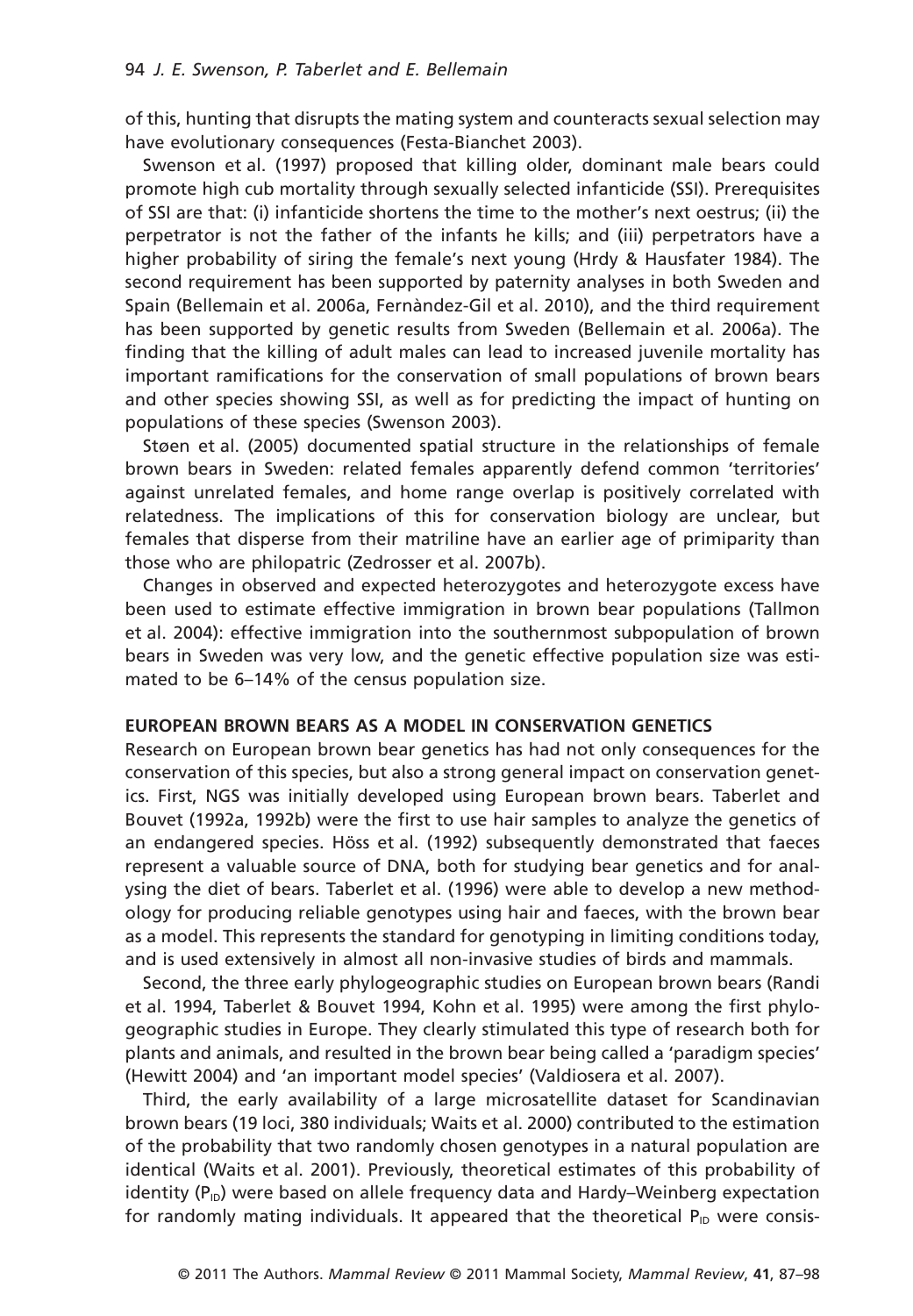tently lower than the observed ones in natural populations, and could differ by as much as three orders of magnitude. As a consequence, a genotyping system based on the theoretical  $P_{\text{ID}}$  would not be able to distinguish all individuals. Waits et al. (2001) also proposed to estimate the probability of identity among sibs ( $P_{SIBS}$ ) as a conservative upper bound for the probability of observing identical multi-locus genotypes between two individuals sampled from a natural population. The computer software PARENTE was developed to conduct analyses of maternity and paternity in this dataset (Cercueil et al. 2003).

Finally, the large microsatellite dataset of geolocalized samples continuously distributed over Sweden (18 loci, 964 individual bears; Manel et al. 2004) stimulated the development of new individual-centred concepts and methodologies, replacing the classical population-centred approach that actually was not applicable to Scandinavian bears. The concept of landscape genetics was launched (Manel et al. 2004), as well as different methodologies for assessing population structure without any *a priori* information about the limits of the populations (Francois et al. 2006, Manel et al. 2007, Jombart et al. 2008), identifying the geographical location of genetic discontinuities, and determining whether an individual is a resident or a putative migrant (Manel et al. 2007).

Genetic studies on European brown bears will certainly continue to stimulate the field of conservation genetics in the future. The excellent knowledge of bear genetics in Europe, and especially of their biology in Scandinavia (references in this review), coupled with both the recent development of next-generation sequencing (Shendure & Ji 2008), and the improvements in global positioning system and physiological logger technology, will probably lead to a better understanding of the mechanisms underlying the impressive diversity of adaptive strategies exhibited by European brown bear populations.

#### **REFERENCES**

- Aarnes SG, Bellemain E, Eiken HG, Wartiainen I (2009) *Interlaboratory Comparison of Genetic Profiles of Brown Bears from Sweden (Laboratoire d'Ecologie Alpine) and Norway (Bioforsk Svanhovd)*. Bioforsk Soil and Environment, Svanhovd, Norway.
- Abbott RJ, Smith LC, Milne R-T, Crawford RMM, Wolff K, Balfour J (2000) Molecular analysis of plant migration and refugia in the Arctic. *Science* 289: 1343–1346.
- Avise JC (2000) *Phylogeography, the History and Formation of Species*. Harvard University Press, Cambridge, Massachusetts, USA.
- Bellemain E, Swenson JE, Taberlet P (2006a) Mating strategies in relation to sexually selected infanticide in a nonsocial carnivore: the brown bear. *Ethology* 112: 238–248.
- Bellemain E, Swenson JE, Tallmon D, Brunberg S, Taberlet P (2005) Estimating population size of elusive animals using DNA from hunter-collected feces: comparing four methods for brown bears. *Conservation Biology* 19: 150–161.
- Bellemain E, Taberlet P (2004) Improved non invasive genotyping method: application to brown bear (*Ursus arctos*) feces. *Molecular Ecology Notes* 4: 519–522.
- Bellemain E, Zedrosser A, Manel S, Waits LP, Swenson JE (2006b) The dilemna of female mate selection in the brown bear, a species with sexually selected infanticide. *Proceedings of the Royal Society of London, Series B* 273: 283–291.
- Bischof R, Swenson JE, Fujita R, Zedrosser A, Söderberg A (2008) Hunting patterns, the ban on baiting, and harvest demographics of brown bears in Sweden. *Journal of Wildlife Management* 72: 79–88.
- Bischof R, Swenson JE, Yoccoz NG, Mysterud A, Gimenez O (2009) The magnitude and demographic selectivity of natural and multiple anthropogenic mortality causes in hunted brown bears. *Journal of Animal Ecology* 78: 656–665.
- Bonin A, Bellemain E, Bronken Eidesen P, Pompanon F, Brochmann C, Taberlet P (2004) How to track and deal with genotyping errors in population genetics studies. *Molecular Ecology* 13: 3261–3273.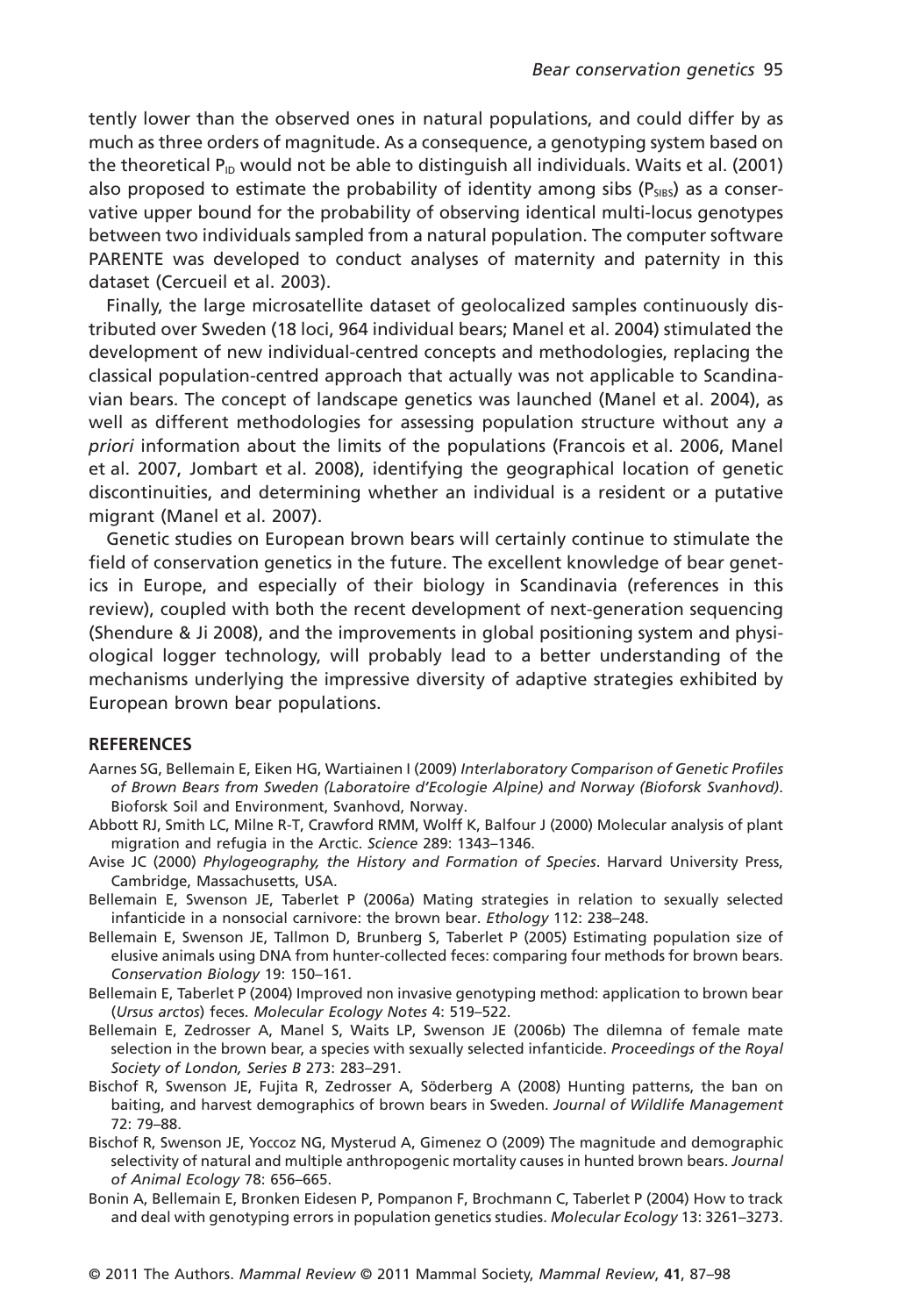#### 96 *J. E. Swenson, P. Taberlet and E. Bellemain*

- Breitenmoser U (1998) Large predators in the Alps: the fall and rise of man's competitors. *Biological Conservation* 83: 279–289.
- Calvignac S, Hughes S, Hänni C (2009) Genetic diversity of endangered brown bear (*Ursus arctos*) populations at the crossroads of Europe, Asia and Africa. *Diversity and Distribution* 15: 742–750.
- Calvignac S, Hughes S, Tougard C, Michaux J, Thevenot M, Phillippe M, Hamdine W, Hanni C (2008) Ancient DNA evidence for the loss of a highly divergent brown bear clade during historical times. *Molecular Ecology* 17: 1962–1970.
- Cercueil A, Bellemain E, Manel S (2003) PARENTE: a software package for parentage analysis. *Journal of Heredity* 93: 458–459.
- Clark JD, Huber D, Servheen C (2002) Bear reintroductions: lessons and challenges. *Ursus* 13: 335–345.
- De Barba M, Waits LP (2009) Multiplex pre-amplification for noninvasive genetic sampling: is the extra effort worth it? *Molecular Ecology Resources* 10: 259–265.
- De Barba M, Waits LP, Garton EO, Genovesi P, Randi E, Mustoni A, Groff C (2010a) The power of genetic monitoring for studying demography, ecology and genetics of a reintroduced brown bear population. *Molecular Ecology* 19: 3938–3951.
- De Barba M, Waits LP, Genovesi P, Randi E, Chirichella R, Cetto E (2010b) Comparing opportunistic and systematic sampling methods for non-invasive genetic monitoring of a small translocated brown bear population. *Journal of Applied Ecology* 47: 172–181.
- Eiken HG, Andreassen RJ, Kopatz A, Bjervamoen SG, Wartiainen I, Tobiassen C, Knappskog PM, Apholm PE, Smith ME, Aspi I (2009) Population data for 12 STR loci in Northern European brown bear (*Ursus arctos*) an application of DNA profiles for forensic casework. *Forensic Science International, Genetics Supplement Series* 2: 273–274.
- Fernàndez-Gil A, Swenson JE, Granda C, Pérez T, Domínguez A, Ordiz A, Naves J, Delibes M (2010) Evidence of sexually selected infanticide in an endangered brown bear population. *Animal Behaviour* 79: 521–527.
- Festa-Bianchet M (2003) Exploitative wildlife management as a selective pressure for the life-history evolution of large mammals. In: Festa-Bianchet M, Apollonio M (eds) *Animal Behavior and Wildlife Management*, 191–208. Island Press, Washington, DC, USA.
- Francois O, Ancelet S, Guillot G (2006) Bayesian clustering using hidden Markov random fields in spatial population genetics. *Genetics* 174: 805–816.
- Gervasi V, Ciucci P, Boulanger J, Posillico M, Sulli C, Focardi S, Randi E, Boitani L (2008) A preliminary estimate of the Apennine brown bear population size based on hair-snag sampling and multiple data source mark – recapture Huggins models. *Ursus* 19: 105–121.
- Hewitt G (2004) Genetic consequences of climate oscillations in the Quaternary. *Philosophical Transactions of the Royal Society of London, Series B* 359: 183–195.
- Ho SYW, Saarma U, Barnett R, Haile J, Shapiro B (2008) The effect of inappropriate calibration: three case studies from molecular ecology. *PLoS ONE* 3: e1615. doi:10.1371/journal.pone.0001615.
- Hofreiter M, Serre D, Rohland N, Rabeder G, Nagel D, Conard N, Munzel S, Paabo S (2004) Lack of phylogeography in European mammals before the last glaciation. *Proceedings of the National Academy of Sciences of the United States of America* 101: 12963–12968.
- Höss M, Kohn M, Pääbo S, Knauer F, Schröder W (1992) Excrement analysis by PCR. *Nature* 359: 199.
- Hrdy SB, Hausfater G (1984) Comparative and evolutionary perspectives on infanticide: introduction and overview. In: Hausfater G, Hrdy SB (eds) *Infanticide: Comparative and Evolutionary Perspectives*, xiii–xxxv. Adline de Gruyter, New York, USA.
- Jombart T, Devillard S, Dufour A-B, Pontier D (2008) Revealing cryptic spatial patterns in genetic variability by a new multivariate method. *Heredity* 101: 92–103.
- Karamanlidis AA (ed.; 2009) *2nd International Workshop on the Genetic Study of the Alps Dinara – Pindos and Carpathian Brown Bear (*Ursus arctos*) Populations*. The Large Carnivore Initiative for Europe, Athens, Greece.
- Karamanlidis AA, Drosopoulou E, Hernando MG, Georgiadis L, Krambokoukis L, Pllaha S, Zedrosser A, Zacharias S (2010) Noninvasive genetic studies of brown bears using power poles. *European Journal of Wildlife Research* 56: 693–702.
- Kindberg J (2010) *Monitoring and Management of the Swedish Brown Bear (*Ursus arctos*) Population*. PhD thesis, Swedish University of Agricultural Sciences, Umeå, Sweden.
- Kindberg J, Ericsson G, Swenson JE (2009) Monitoring rare or elusive large mammals using effortcorrected voluntary observers. *Biological Conservation* 142: 159–165.
- Kohn MH, Knauer F, Stoffella A, Schröder W, Pääbo S (1995) Conservation genetics of the European brown bear – a study using excremental PCR of nuclear and mitochondrial sequences. *Molecular Ecology* 4: 95–103.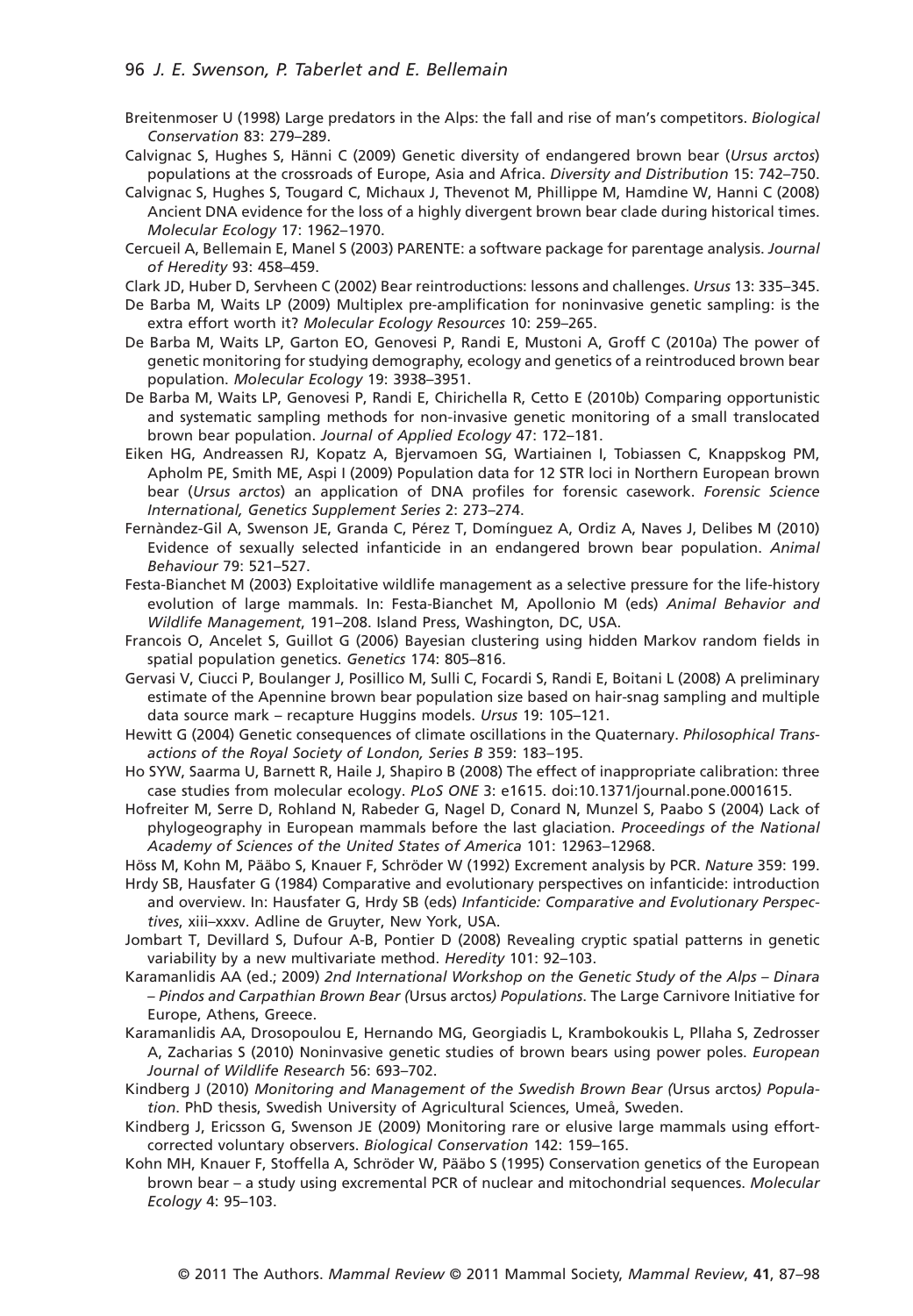Kohn MH, Wayne RK (1997) Facts from feces revisited. *Trends in Ecology and Evolution* 12: 223–227. Kohn MH, York EC, Kamradt DA, Haught G, Sauvajot RM, Wayne RK (1999) Estimating population size by genotyping feces. *Proceedings of the Royal Society of London, Series B* 266: 657–663.

- Korsten M, Ho SYW, Davison J, Pähn B, Vulla E, Roht M et al. (2009) Sudden expansion of a single brown bear maternal lineage across northern continental Eurasia after the last ice age: a general demographic model for mammals? *Molecular Ecology* 18: 1963–1979.
- Kruckenhauser L, Rauer G, Däubl B, Haring E (2009) Genetic monitoring of a founder population of brown bears (*Ursus arctos*) in central Austria. *Conservation Genetics* 10: 1223–1233.
- Laikre L, Andrén R, Larsson H-O, Ryman N (1996) Inbreeding depression in brown bear *Ursus arctos*. *Biological Conservation* 76: 69–72.
- Leonard JA, Wayne RK, Cooper A (2000) Population genetics of ice age brown bears. *Proceedings of the National Academy of Sciences of the United States of America* 97: 1320–1321.
- Lorenzini R, Posillico M, Lovari S, Petrella A (2004) Non-invasive genotyping of the endangered Apennine brown bear: a case-study not to let one's hair down. *Animal Conservation* 7: 199–209.
- Manel S, Bellemain E, Swenson JE, Francois O (2004) Assigned and inferred spatial structure of populations: the Scandinavian brown bears revisited. *Molecular Ecology* 13: 1327–1331.
- Manel S, Berthoud F, Bellemain E, Gaudeul M, Luikart G, Swenson JE, Waits LP, Taberlet P, Intrabiodiv Consortium (2007) A new individual-based geographic approach for identifying genetic discontinuities in natural populations. *Molecular Ecology* 16: 2031–2043.
- Miquel C, Bellemain E, Poillot C, Bessiere J, Durand A, Taberlet P (2006) Quality indexes to assess genotypes reliability for studies using non-invasive sampling and multiple-tube approach. *Molecular Ecology Notes* 6: 985–988.
- Murphy MA, Kendall KC, Robinson A, Waits LP (2007) The impact of time and field conditions on brown bear (*Ursus arctos*) faecal DNA amplification. *Conservation Genetics* 8: 1219–1224.
- Nellemann C, Støen O-G, Kindberg J, Swenson JE, Vistnes I, Ericsson G, Katajisto J, Kaltenborn BP, Martin J, Ordiz A (2007) Terrain use by an expanding brown bear population in relation to age, recreational resorts and human settlements. *Biological Conservation* 138: 157–165.
- Paetkau D, Shields GF, Strobeck C (1998) Gene flow between insular, coastal and interior populations of brown bears in Alaska. *Molecular Ecology* 7: 1283–1292.
- Pentikäinen J (2007) *Golden King of the Forest; the Lore of the Northern Bear*. Etnika Oy, Helsinki, Finland.
- Pérez T, Naves J, Vázquez JF, Seijas J, Corao A, Albornoz J, Domínguez A (2010) Evidence for improved connectivity between Cantabrian brown bear subpopulations. *Ursus* 21: 104–108.
- Pérez T, Vázquez F, Naves J, Fernández A, Corao A, Albornoz J, Domínguez A (2009) Non-invasive genetic study of the endangered Cantabrian brown bear (*Ursus arctos*). *Conservation Genetics* 10: 291–301.
- Piggott MP, Bellemain E, Taberlet P, Taylor AC (2004) A multiplex pre-amplification method that significantly improves microsatellite amplification and error rates for faecal DNA in limiting conditions. *Conservation Genetics* 5: 417–420.
- Randi E, Gentile L, Boscagli G, Huber D, Roth HU (1994) Mitochondrial DNA sequence divergence among some west European brown bear (*Ursus arctos* L.) populations. Lessons for conservation. *Heredity* 73: 480–489.
- Saarma U, Ho SYW, Pybus OG, Kaljuste M, Tumanov IL, Kojola I et al. (2007) Mitogenetic structure of brown bears (*Ursus arctos* L.) in northeastern Europe and a new time frame for the formation of European brown bear lineages. *Molecular Ecology* 16: 401–413.
- Saarma U, Kojola I (2007) Matrilineal genetic structure of the brown bear population in Finland. *Ursus* 18: 30–37.
- Seber GAF (1982) *The Estimation of Animal Abundance and Related Parameters*, 2nd ed. Griffin, London, England.
- Shendure J, Ji HL (2008) Next-generation DNA sequencing. *Nature Biotechnology* 26: 1035–1045.
- Shepard P, Sanders B (1985) *The Sacred Paw; the Bear in Nature, Myth, and Literature*. Arkana, New York, USA.
- Solberg KH, Bellemain E, Drageset O-M, Taberlet P, Swenson JE (2006) An evaluation of field and non invasive genetic methods to estimate brown bear (*Ursus arctos*) population size. *Biological Conservation* 128: 158–168.
- Sommer RS, Benecke N (2005) The recolonization of Europe by brown bears *Ursus actos* Linneaus, 1758 after the Last Glacial Maximum. *Mammal Review* 35: 156–164.
- Støen O-G, Bellemain E, Sæbø S, Swenson JE (2005) Kin-related spatial structure in brown bears *Ursus arctos*. *Behavioural Ecology and Sociobiology* 59: 191–197.